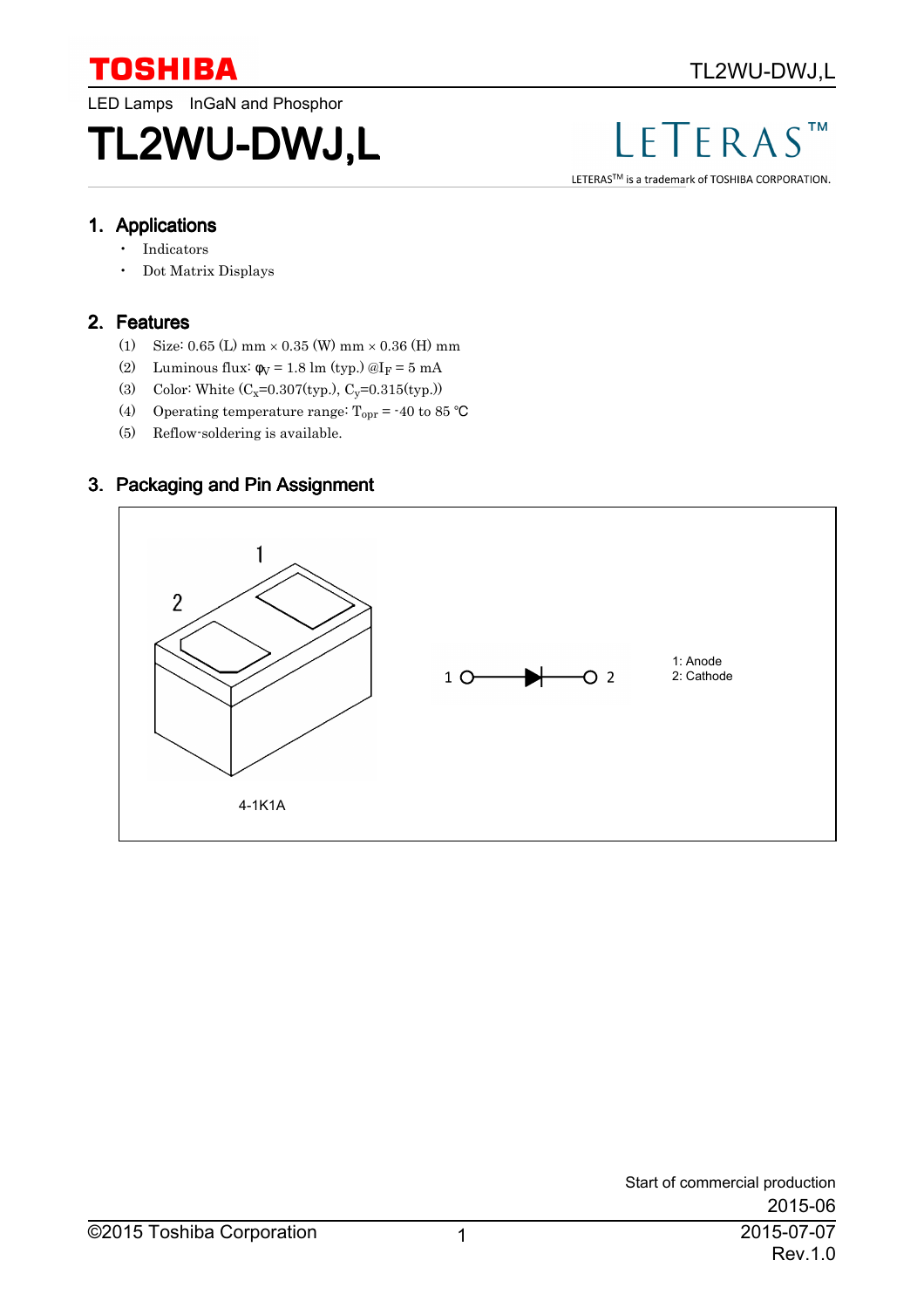### 4. Absolute Maximum Ratings (Note) (Unless otherwise specified,  $T_a$  = 25 °C)

| Characteristics       | Symbol      | Rating                       | Unit         |    |
|-----------------------|-------------|------------------------------|--------------|----|
| Forward current (DC)  | See Fig 4.1 | ΙF                           | 20           | mA |
| Reverse voltage       |             | $V_{R}$                      | 5            |    |
| Power dissipation     |             | $P_D$                        | 65           | mW |
| Operating temperature |             | ${\mathsf T}_{\mathsf{opr}}$ | $-40$ to 85  | °C |
| Storage temperature   |             | $T_{\text{stg}}$             | $-40$ to 105 |    |
| Junction temperature  | (Note 1)    |                              | 120          |    |

Note: Using continuously under heavy loads (e.g. the application of high temperature/current/voltage and the significant change in temperature, etc.) may cause this product to decrease in the reliability significantly even if the operating conditions (i.e. operating temperature/current/voltage, etc.) are within the absolute maximum ratings.

Please design the appropriate reliability upon reviewing the Toshiba Semiconductor Reliability Handbook ("Handling Precautions"/"Derating Concept and Methods") and individual reliability data (i.e. reliability test report and estimated failure rate, etc).



Note 1: The junction-to-ambient thermal resistance,  $R_{th(j-a)}$ , should be kept below 550 °C/W so that this product is not

exposed to a condition beyond the absolute maximum ratings.<br> $R<sub>th(i-a)</sub>: Thermal resistance from the LED junction to ambient temperature$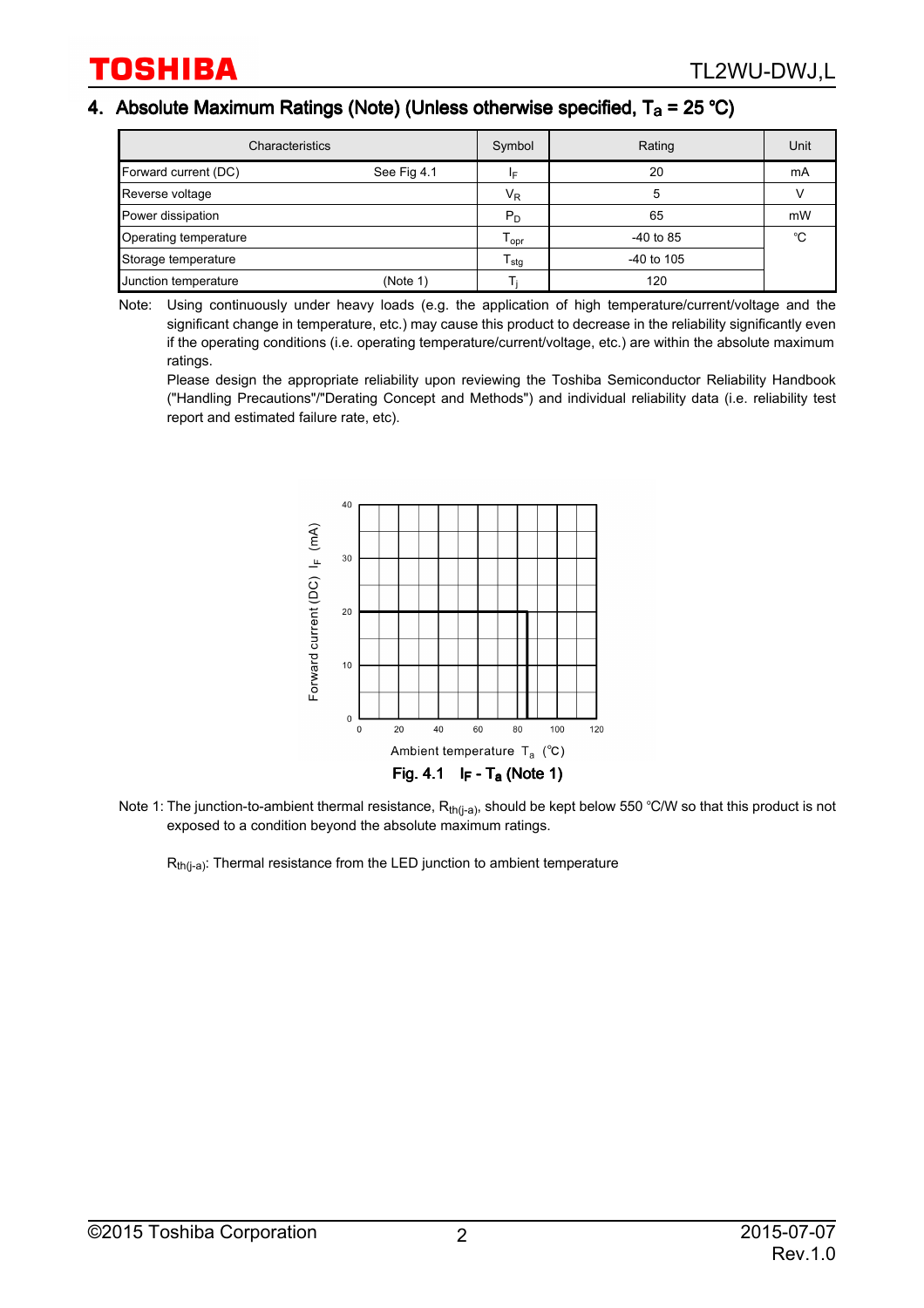# 'OSHIBA

#### 5. Handling Precautions

- This product is sensitive to electrostatic and care must be fully taken when handling products. Particularly in the case that an overvoltage shall be applied, the overflowed energy may cause damage to or possibly result in destruction of the product. Users shall take absolutely secure countermeasures against electrostatic and surge when handling the product.
- A damage to the device might create a tiny leakage path, which causes the LED lamp not to light up in the low-current region or causes a drop in the V <sup>F</sup> rise voltage.

Failure criterion:  $I_F \geq 0.5$  mA @  $V_F = 2$  V

• If multiple LEDs are connected in parallel, they will experience variations in the forward current due to the characteristics differences in forward voltage. Ensure that the forward current of all the LEDs fall within the intended range of the system design, for example, by inserting current-limiting resistors to each LED string.



- Since this product is intended to be used for display lighting, the measurement standard is based on the spectral sensitivity of the human eye. It is not intended to be used for any applications other than display lighting (e.g., sensors and light communications systems.)
- Generally, GaN-based LEDs exhibit instability or significant device-to-device variations in the relative luminous flux in the low-current region. To avoid these problems, an application system should be designed in such a manner that the GaN-based LEDs are driven with a forward current of 1 mA or higher.
- This device should not be reverse-biased.
- When the device is used in places that are likely to be exposed to condensation, salt or corrosive gas, the effect on its performance and reliability must be thoroughly verified.
- Please note the handling of products during evaluation.
	- (1) Please do not handle apply pressure to the product with finger, tweezers, and others. Failure of product to light up may occur due to package deformation disconnection.
	- (2) Please do not drop the product. There is a possibility for package transformation etc. to occur when the product is dropped.
	- (3) Please do not stack the printed circuit boards on which the product is mounted to prevent damages to product surface. Also, please note not to damage the surface of the product with cushioning material etc. Surface damage to the product may influence their optical characteristics.
	- (4) Solder, flux, paper or heat-sensitive materials that might be deformed or discolored at high temperatures should not be left on the surface of an LED lamp.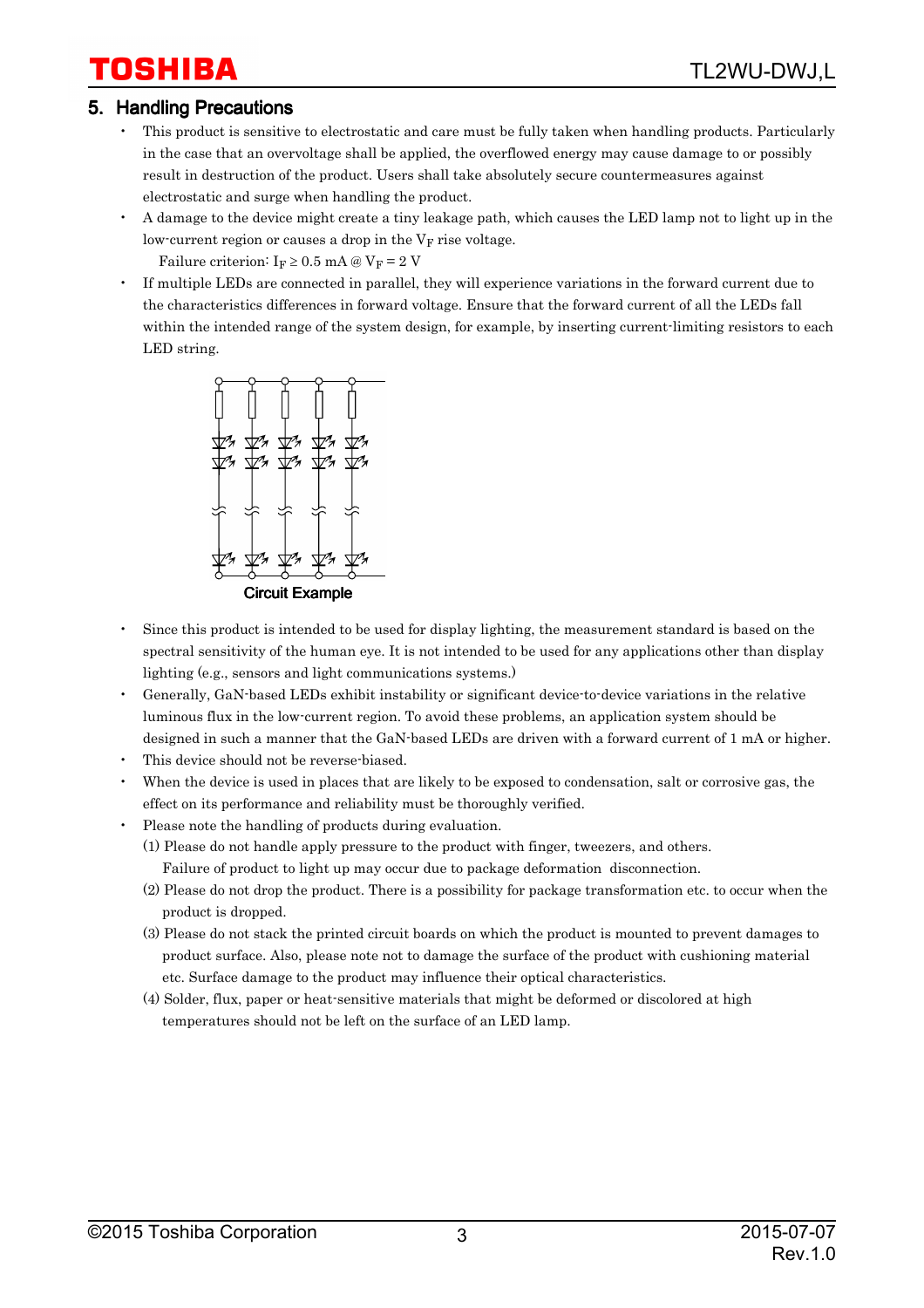#### 6. Electrical Characteristics (Unless otherwise specified,  $T_a$  = 25 °C)

| Characteristics                                     |               | Symbol        | <b>Note</b> | <b>Test Condition</b>   | Min | Typ. | Max | Unit |
|-----------------------------------------------------|---------------|---------------|-------------|-------------------------|-----|------|-----|------|
| Forward voltage                                     | See Table 6.1 | $V_F$         |             | $I_F = 5$ mA            | 2.5 | 2.61 | 3.0 |      |
| Reverse current                                     |               | ΙR            |             | $V_R$ = 5 V             |     |      | 10  | uΑ   |
| Thermal resistance<br>(junction-to-soldering point) |               | $R_{th(i-s)}$ |             | (Note 1) $ I_F = 20$ mA | --- | 32   |     | °C/W |

Note 1: R<sub>th(j-s)</sub>: Thermal resistance from the LED junction to solder point.

Table 6.1 Forward Voltage Rank (Note)

| Rank | <b>Test Condition</b>                                        | Forward Voltage<br>(Min) | Forward Voltage<br>(Max) | Unit |
|------|--------------------------------------------------------------|--------------------------|--------------------------|------|
|      | $ I_F = 5$ mA, T <sub>a</sub> = 25 °C, Tolerance $\pm$ 0.1 V | 2.5                      | 2.6                      |      |
|      |                                                              | 2.6                      |                          |      |
|      |                                                              | 2.7                      | 2.8                      |      |
|      |                                                              | 2.8                      | 2.9                      |      |
|      |                                                              | 2.9                      | 3.0                      |      |

Note: This LED lamp is sorted into forward voltage (V<sub>F</sub>) ranks shown above. Each reel includes the same rank LEDs. Let the delivery ratio of each rank be unquestioned.

### 7. Optical Characteristics (Unless otherwise specified,  $T_a = 25 °C$ )

| Characteristics              | Symbol              | <b>Note</b> | <b>Test Condition</b> | Min                      | Typ.                     | Max  | Unit |
|------------------------------|---------------------|-------------|-----------------------|--------------------------|--------------------------|------|------|
| Chromaticity                 | $C_{x}$             | (Note 1)    | $I_F = 5$ mA          |                          | See Fig. 7.1, Table 7.1. |      |      |
| Chromaticity                 | $C_{v}$             | (Note 1)    |                       |                          |                          |      |      |
| Luminous flux                | $\phi$ <sub>V</sub> | (Note 2)    |                       | 0.74                     | 1.8                      | 2.91 | Im   |
| Luminous intensity (on-axis) | I٧                  | (Note 3)    |                       | $\overline{\phantom{a}}$ | 220                      |      | mcd  |

Note 1: Chromaticity is for an aluminum board coated with white solder resist with a reflectivity of 90 % or greater.

Note 2: Luminous flux is for an aluminum board coated with white solder resist with a reflectivity of 90 % or greater. See Table 7.2 for luminous flux rank.

Note 3: Luminous intensity is for an aluminum board coated with black solder resist and presented for reference only.



Fig. 7.1 Chromaticity Rank (Note)

Note: Test conditions:  $I_F = 5$  mA,  $T_a = 25$  °C, Tolerance:  $\pm$  0.02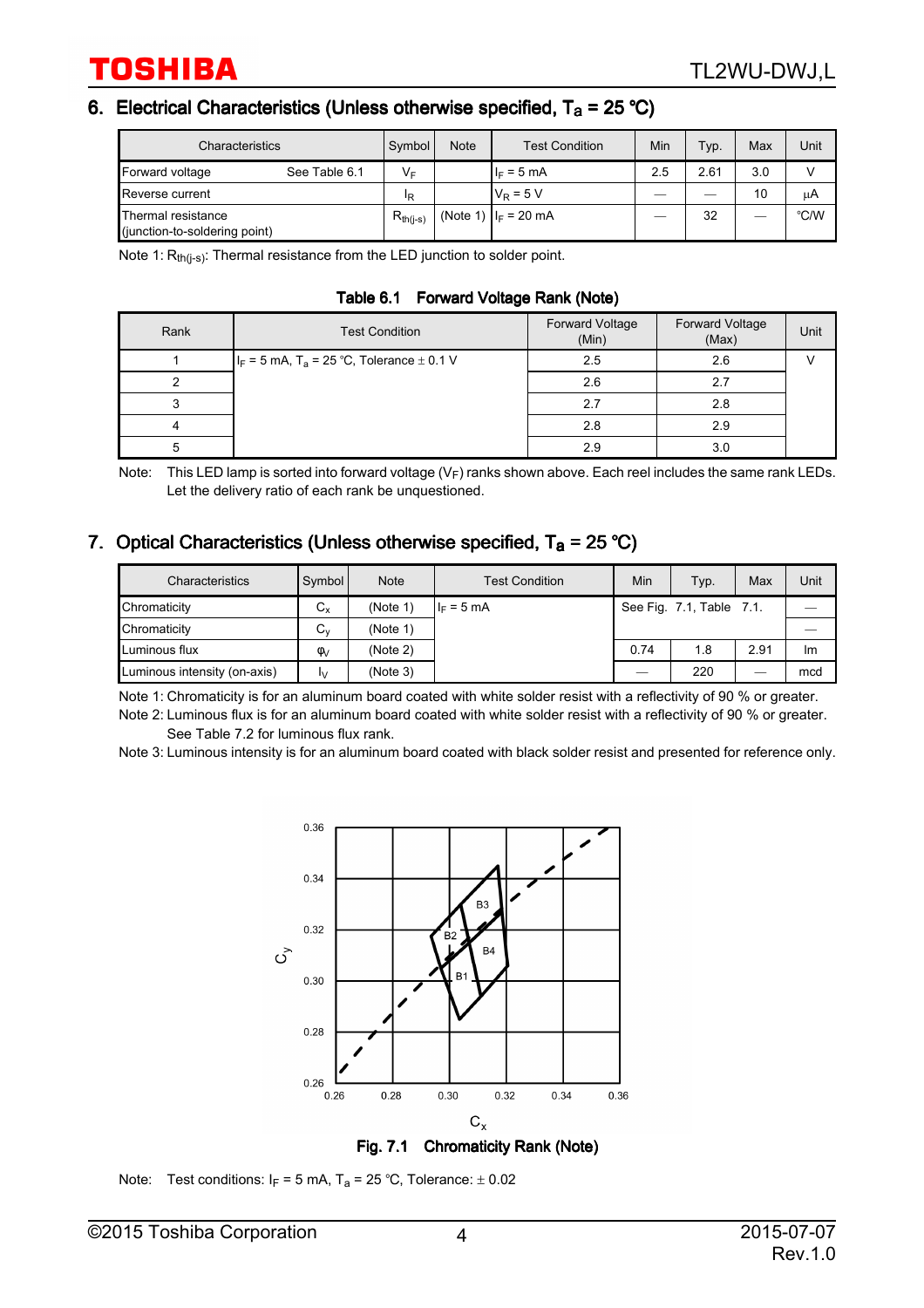| Rank      | $C_{x}$ | $C_{y}$ | Rank           | $C_{x}$ | $\mathsf{v}_{\mathsf{y}}$ |
|-----------|---------|---------|----------------|---------|---------------------------|
| <b>B1</b> | 0.304   | 0.285   | B <sub>3</sub> | 0.307   | 0.315                     |
|           | 0.311   | 0.294   |                | 0.319   | 0.327                     |
|           | 0.307   | 0.315   |                | 0.317   | 0.345                     |
|           | 0.297   | 0.305   |                | 0.304   | 0.330                     |
| <b>B2</b> | 0.297   | 0.305   | B <sub>4</sub> | 0.311   | 0.294                     |
|           | 0.307   | 0.315   |                | 0.321   | 0.306                     |
|           | 0.304   | 0.330   |                | 0.319   | 0.327                     |
|           | 0.294   | 0.318   |                | 0.307   | 0.315                     |

#### Table 7.1 Chromaticity Rank (Note)

Note: This LED lamp is sorted into chromaticity coordinate groups shown above. Each reel includes the same rank LEDs. Let the delivery ratio of each rank be unquestioned.

|                 | $\frac{1}{2}$ , $\frac{1}{2}$ , $\frac{1}{2}$ , $\frac{1}{2}$ , $\frac{1}{2}$ , $\frac{1}{2}$ , $\frac{1}{2}$ , $\frac{1}{2}$ , $\frac{1}{2}$ , $\frac{1}{2}$ , $\frac{1}{2}$ , $\frac{1}{2}$ , $\frac{1}{2}$ |                     |                     |      |  |  |  |  |  |
|-----------------|---------------------------------------------------------------------------------------------------------------------------------------------------------------------------------------------------------------|---------------------|---------------------|------|--|--|--|--|--|
| Rank            | <b>Test Condition</b>                                                                                                                                                                                         | Luminous Flux (Min) | Luminous Flux (Max) | Unit |  |  |  |  |  |
| QF <sub>2</sub> | $ I_F = 5$ mA, T <sub>a</sub> = 25 °C, Tolerance $\pm$ 11 %                                                                                                                                                   | 0.74                | 0.92                | lm   |  |  |  |  |  |
| RF <sub>1</sub> |                                                                                                                                                                                                               | 0.92                | 1.15                |      |  |  |  |  |  |
| RF <sub>2</sub> |                                                                                                                                                                                                               | 1.15                | 1.48                |      |  |  |  |  |  |
| SF <sub>1</sub> |                                                                                                                                                                                                               | 1.48                | 1.84                |      |  |  |  |  |  |
| SF <sub>2</sub> |                                                                                                                                                                                                               | 1.84                | 2.30                |      |  |  |  |  |  |
| TF1             |                                                                                                                                                                                                               | 2.30                | 2.91                |      |  |  |  |  |  |

Table 7.2 Luminous Flux Rank (Note)

Note: This LED lamp is sorted into luminous flux ranks shown above. Each reel includes the same rank LEDs. Let the delivery ratio of each rank be unquestioned.

Rank notations: The luminous flux, chromaticity and V<sub>F</sub> ranks are printed on labels as shown below:

Example: B1 SF1 2 B1: Chromaticity rank SF1: Luminous flux rank 2: V <sup>F</sup> rank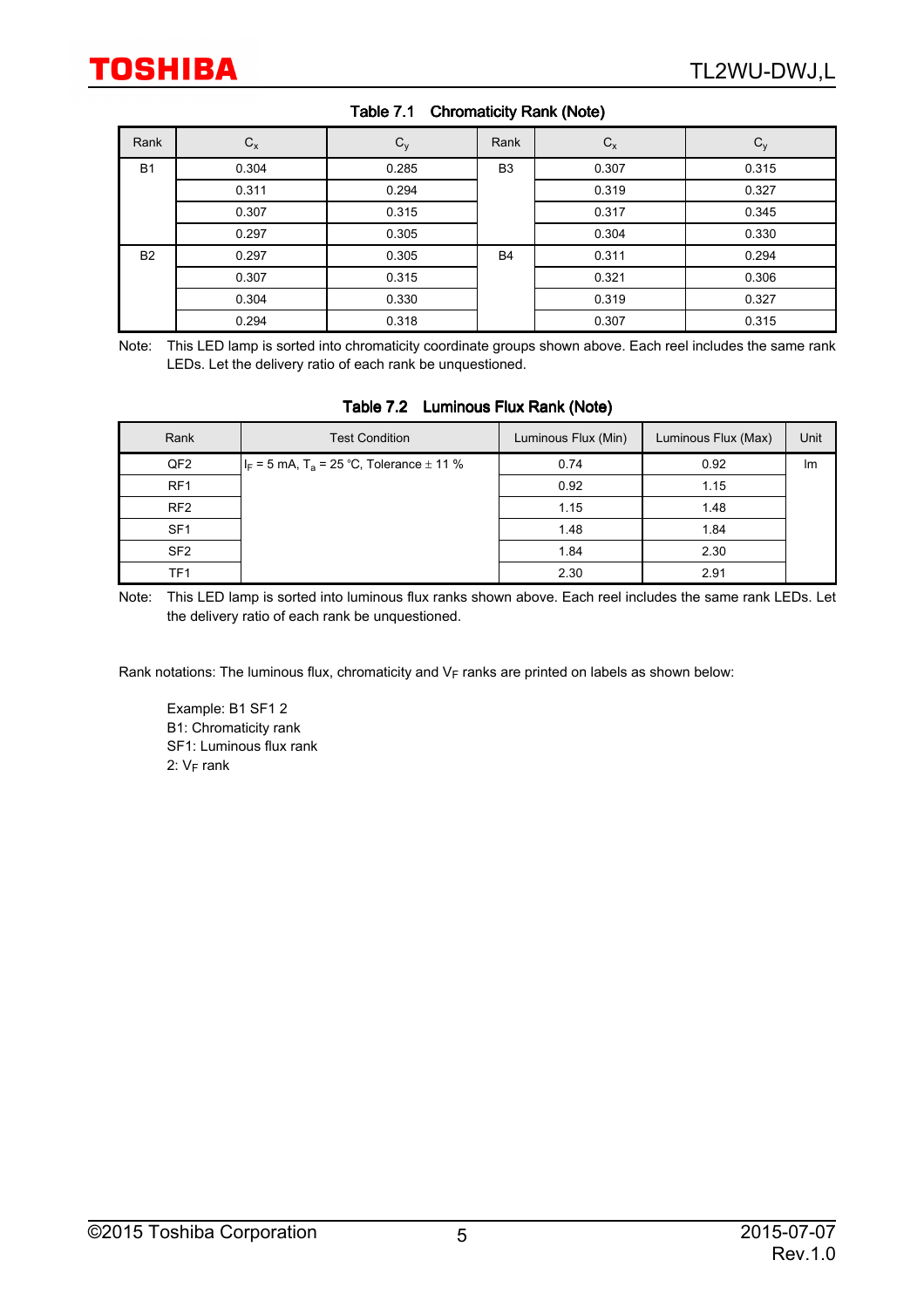# 8. Characteristics Curves (Note)



Fig. 8.6 Wavelength Characteristic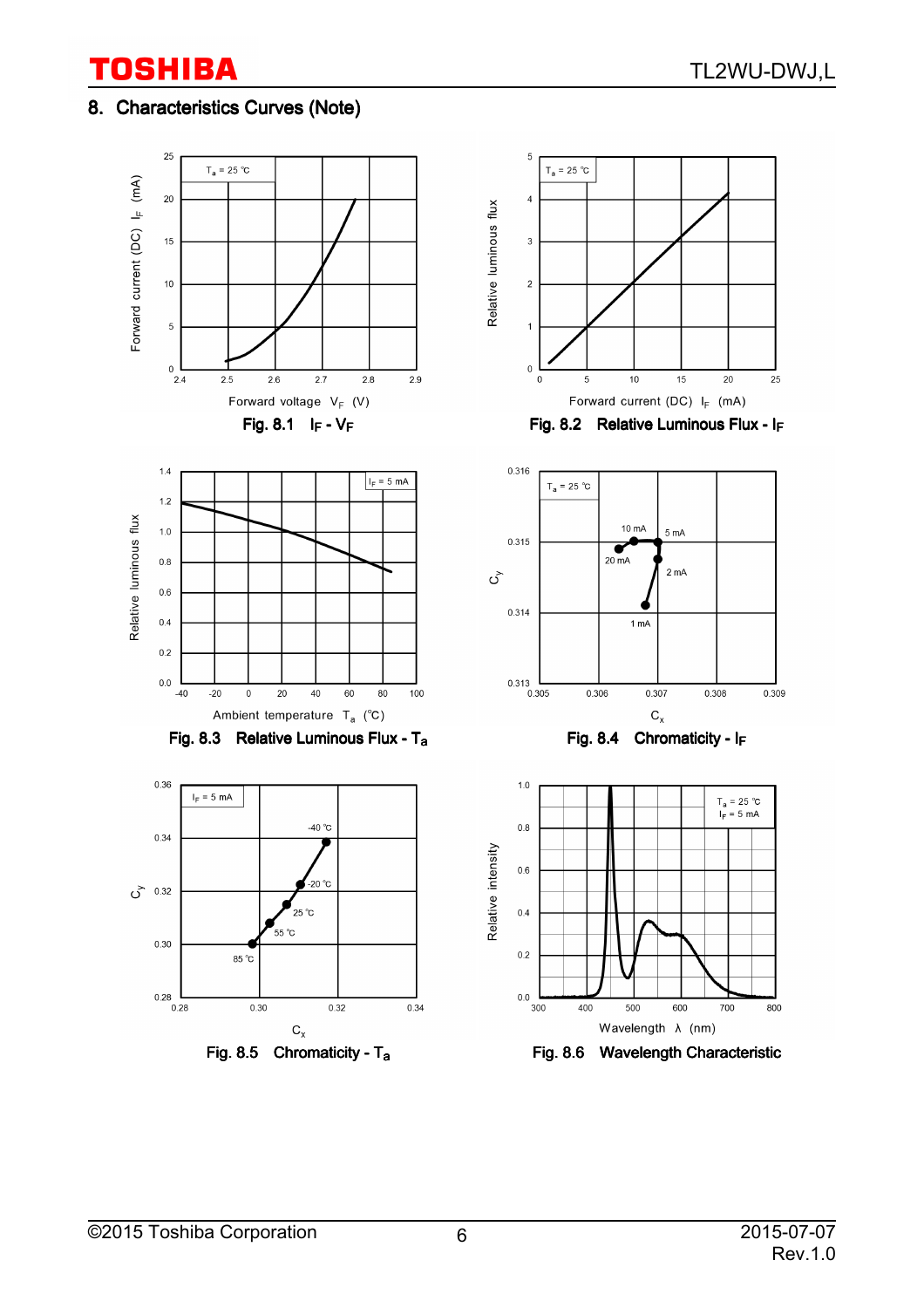## TL2WU-DWJ,L



- Note: The above characteristics curves are presented for reference only and not guaranteed by production test, unless otherwise noted.
- Note: The above optical characteristics curves are for an aluminum board coated with white solder resist with a reflectivity of 90 % or greater.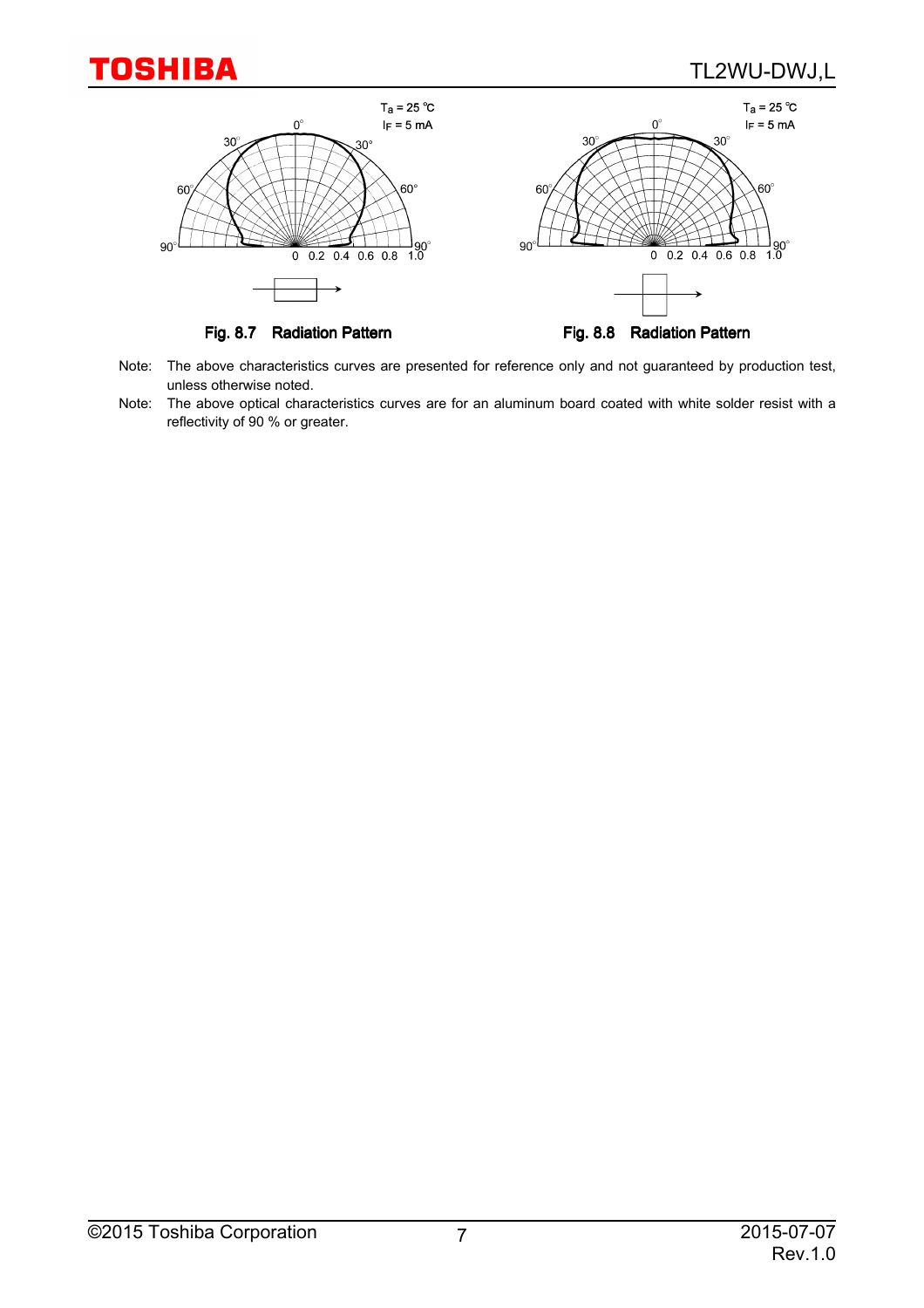#### 9. Packing

#### 9.1. Moisture-Proof Packaging

These LED devices are packed in an aluminum envelope with a silica gel and a moisture indicator to avoid moisture absorption. The optical characteristics of the device may be affected by exposure to moisture in the air before soldering and the device should therefore be stored under the following conditions:

- This moisture proof bag may be stored unopened within 12 months at the following conditions. Temperature: 5 °C to 30 °C Humidity: 90 % (max)
- After opening the moisture proof bag, the device should be assembled within 4 weeks in an environment of 5 °C to 30 °C/60 % RH or below.
- If upon opening, the moisture indicator card shows humidity 30 % or above (Color of indication changes to pink) or the expiration date has passed, the device should be baked in taping with reel. After baking, use the baked device within 72 hours, but perform baking only once. Baking conditions:  $60 \pm 5$  °C, for 12 to 24 hours. Expiration date: 12 months from sealing date, which is imprinted on the label affixed.
- Repeated baking can cause the peeling strength of the taping to change, then leads to trouble in mounting. Furthermore, prevent the devices from being destructed against static electricity for baking of it.
- If the packing material of laminate would be broken, the hermeticity would deteriorate. Therefore, do not throw or drop the packed devices.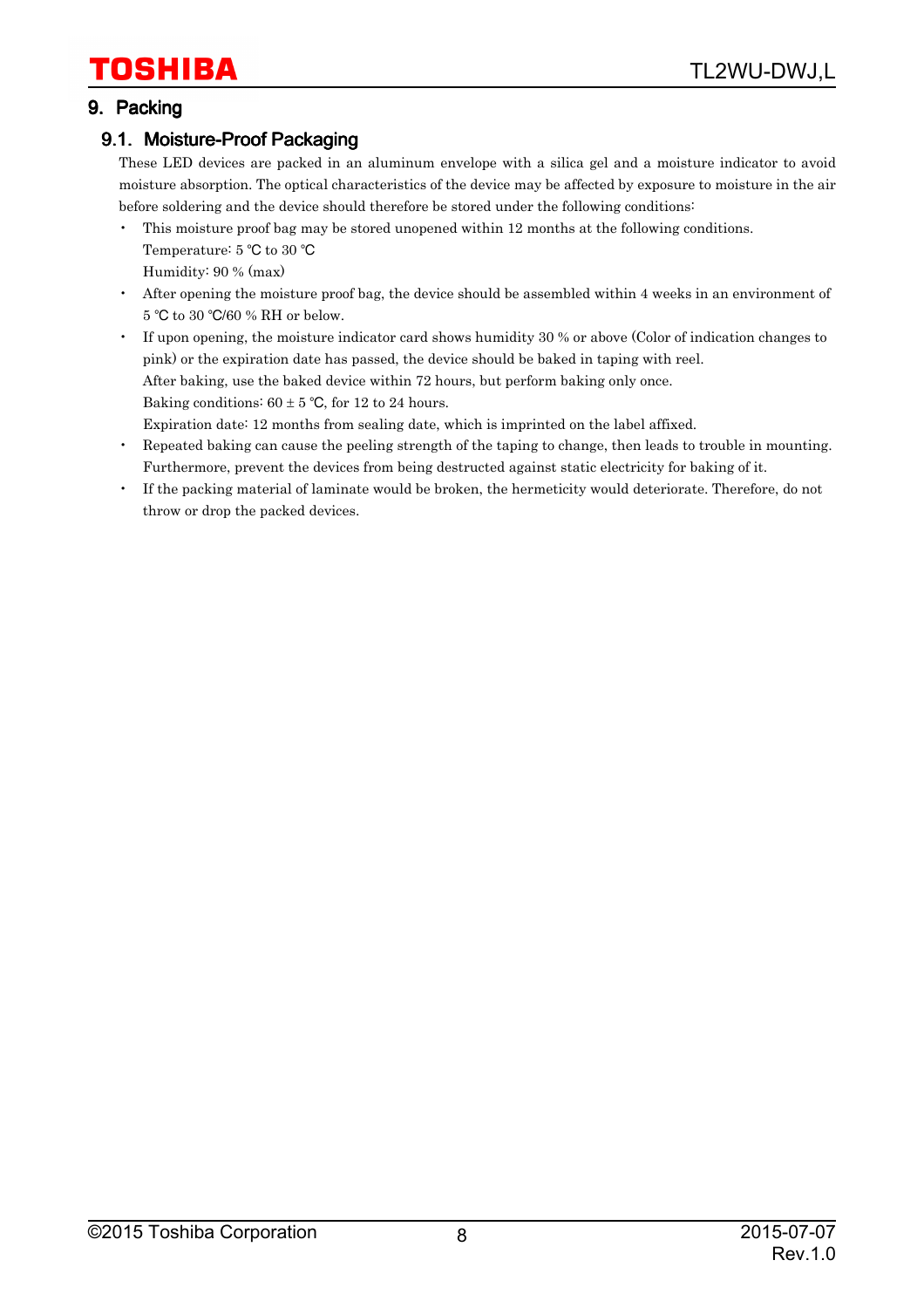#### 10. Mounting

#### 10.1. Mounting Precautions

- Do not apply mechanical stress to the resin body at high temperature. The time taken for a device to return to the room temperature after reflow soldering depends on the mounting board and environmental conditions.
- The resin body is easily scratched. Avoid friction against hard materials.
- When installing an assembled board into equipment, ensure that the devices on the board do not contact with other components.
- LEDs should be mounted such that the direction of their electrodes is perpendicular to the direction in which the PCB can be easily bent.

Design the PCB to minimize any stress that will be applied to the LEDs even if the PCB warps.

#### 10.2. Soldering

Following show examples of reflow soldering.

• Temperature Profile (see following figures.)



|                                               | Symbol                  | Min       | Max | Unit           |
|-----------------------------------------------|-------------------------|-----------|-----|----------------|
| Ramp-up rate (25 to 150°C)                    |                         |           | 3   | $^{\circ}$ C/s |
| Preheat temperature                           | $T_{\rm S}$             | 150       | 200 | °C             |
| Preheat time                                  | $t_{\rm S}$             | 60        | 120 | s              |
| Ramp-up rate $(TL$ to $TP)$                   |                         | 1         | 3   | $^{\circ}$ C/s |
| Liquidous temperature                         | $\mathsf{T}_\mathsf{L}$ | °C<br>217 |     |                |
| Time above T                                  | t,                      | 60        | 100 | s              |
| Peek temperature                              | Tр                      |           | 260 | °C             |
| Time within 5°C of actual<br>peek temperature | tp                      |           | 30  | s              |
| Ramp-down rate ( $T_P$ to $T_I$ )             |                         |           | 6   | $^{\circ}$ C/s |

#### Table 10.2.1 Temperature Profile for Lead(Pb)-free Soldering (example)

- The product is evaluated using above reflow soldering conditions. No additional test is performed exceed the condition as a evaluation. Please perform reflow soldering under the above conditions.
- Please perform the first reflow soldering with reference to the above temperature profile and within 4 weeks of opening the package.
- If a second reflow process is necessary, reflow soldering should be performed within 168 h of the first reflow under the above conditions. Storage conditions before the second reflow soldering: 30 °C, 60 % RH  $(max)$
- Do not perform wave soldering.
- Do not make soldering corrections manually.

### 10.3. Land Pattern Dimensions (for reference only)

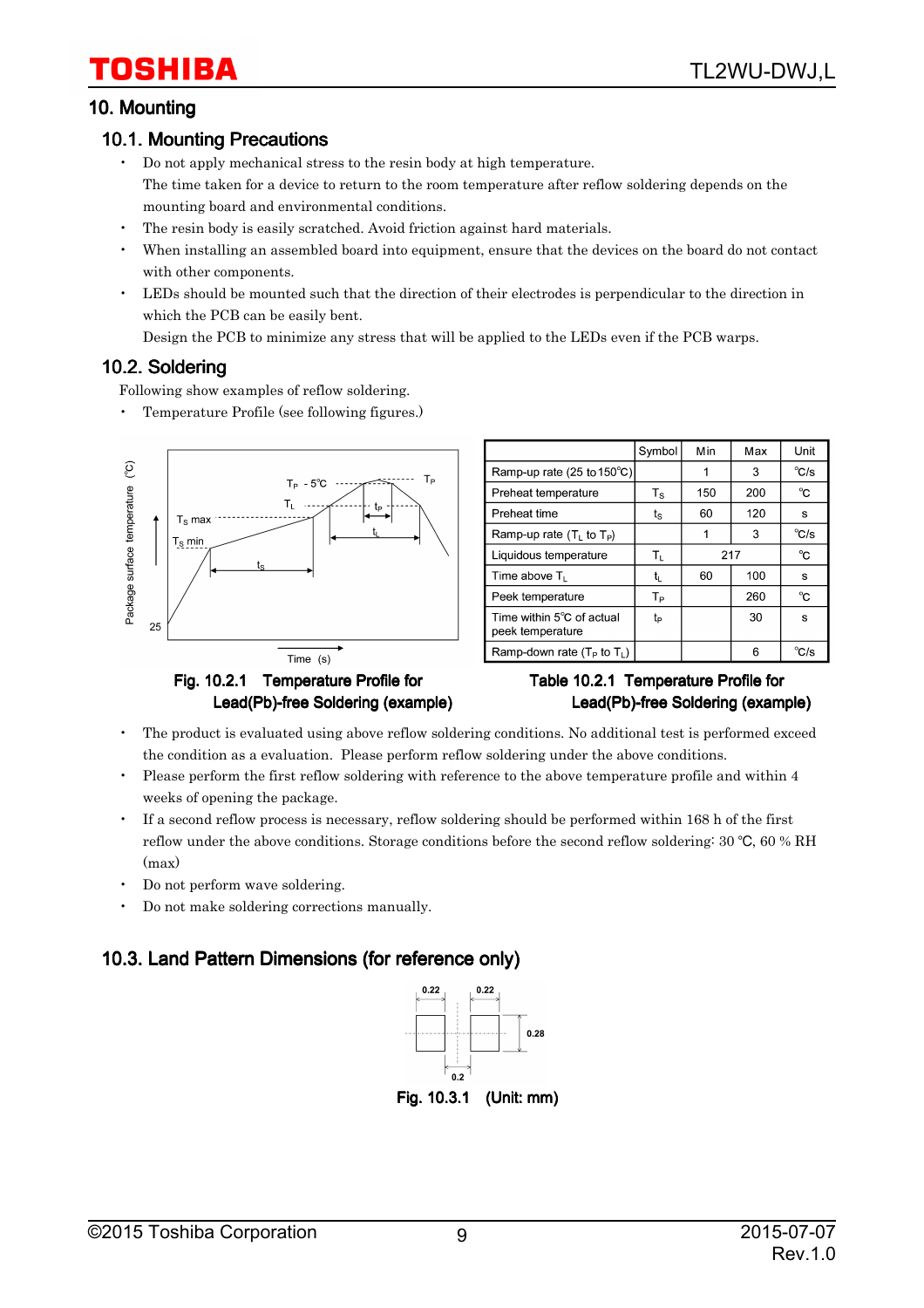# 'OSHIBA

#### 11. Cleaning

- Flux cleaning should be completed free of residual reactive ion such as Na, Cl, etc. Organic solvent acts upon water and generates corrosive gas such as hydrogen chloride. There are some cases where the device is degraded.
- Effective solvent seriously affects package and resin, and may cause inferior device. In actually using it, please sufficiently check whether there is nothing inferior on the device.
- Ultrasonic cleaning that provides effective cleaning for short time much affects on the device. so coherence between resin and lead metal is degraded by cleaning solvent during long ultrasonic cleaning. We recommend to take ultrasonic cleaning for the device at a minimum range. The influences on a device is occurred by the output of an ultrasonic wave and set board, please sufficiently check whether there is nothing inferior on the device.

#### 12. Tape Specifications

#### 12.1. Product Naming Conventions

The type of package used for shipment is denoted by a symbol suffix after the part number. The method of classification is as below. (this method, however does not apply to products whose electrical characteristics differ from standard Toshiba specifications)

Example: TL2WU-DWJ,L Toshiba part number: TL2WU-DWJ Packing type: L (Taping)

#### 12.2. Handling Precautions

The tape is antistatic-coated. However, if the tape is charged with excess static electricity, devices might cling to the tape or waggle in the tape when the cover tape peeled off. Be aware of the following to avoid this:

- Use an ionizer to neutralize the ions when utilizing an automatic mounter.
- For transport and temporary storage of devices, use containers (boxes, jigs, bags) that are made with antistatic materials or materials that dissipate static electricity.

#### 12.3. Tape Dimensions

|            | ◡         | -    | $P_0$ |       |       | D.    | P <sub>2</sub> | W         | D     | $A_0$ | $B_0$      | $n_0$ |
|------------|-----------|------|-------|-------|-------|-------|----------------|-----------|-------|-------|------------|-------|
| Dimensions | 1.5       | l.75 | 4.0   | 0.18  | 3.5   | 0.2   | 2.0            | 8.0       | 2.0   | 0.44  | 0.74       | 0.41  |
| Tolerance  | $+0.1/-0$ | ±0.1 | ±0.03 | ±0.05 | ±0.05 | ±0.05 | ±0.03          | $\pm 0.1$ | ±0.03 | ±0.02 | $\pm 0.02$ | ±0.02 |

Table 12.3.1 Tape Dimensions (Unit: mm)

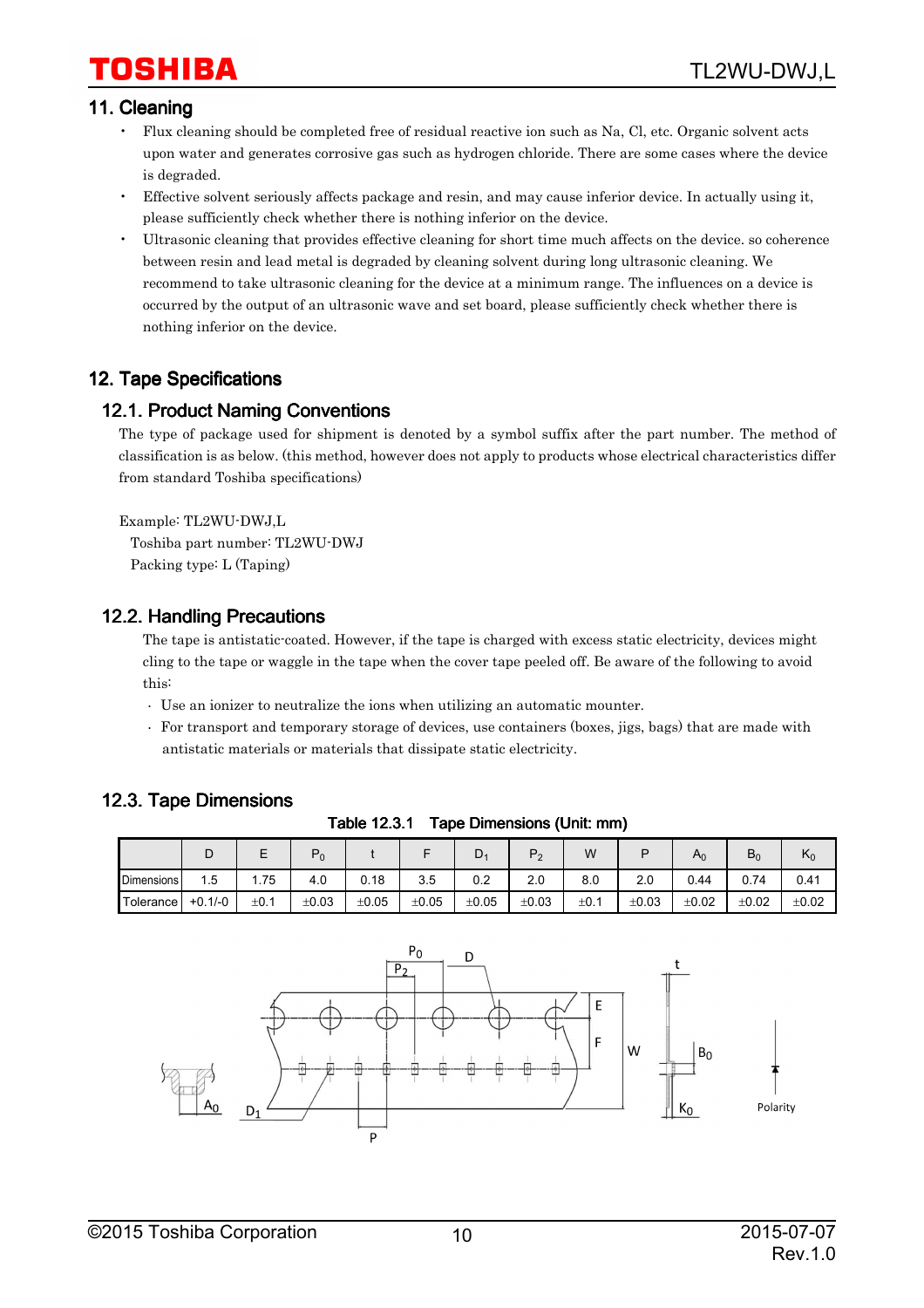## 12.4. Reel Specification

12.4.1. Reel Dimensions



## 12.4.2. Tape Leader and Trailer

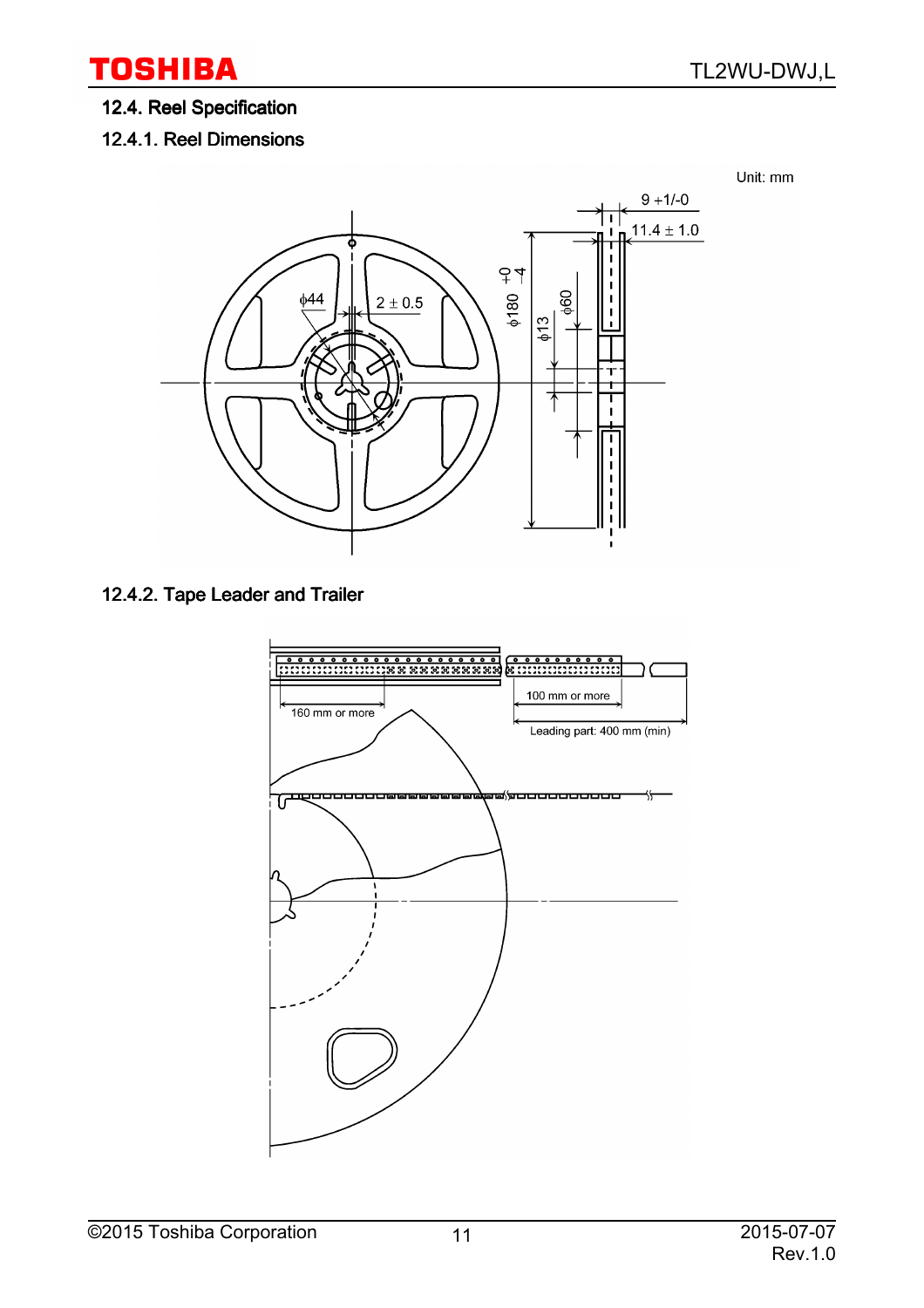#### 12.5. Packing Form

Each reel is sealed in an aluminum pack with silica gel. Packing quantity is as shown below.

- Reel:  $5,000$  pcs
- Carton: 25,000 pcs
- Sealed aluminum pack with silica gel

#### 12.6. Label Format

Label example for TL2WU-DWJ,L and label location are as shown below.

#### 12.6.1. Label Example



#### 12.6.2. Label Details

| No. (# refer to the above $ $<br>label example) | Information for Toshiba Use     | Remarks                                   |  |  |
|-------------------------------------------------|---------------------------------|-------------------------------------------|--|--|
| (1)                                             | l Part No.                      | TL2WU-DWJ,L                               |  |  |
| (2)                                             | ADD code                        | Example: (O                               |  |  |
| (3)                                             | Lot code                        | Example: 270xxxxx                         |  |  |
| (4)                                             | Rank symbol                     | Example: B1SF12                           |  |  |
| (5)                                             | Storage condition after opening | Use under 5 - 30 °C/60 %RH within 4 weeks |  |  |
| (6)                                             | Packing quantity                | Example: 5,000 pcs                        |  |  |
| (7)                                             | Key code                        | Example: 12345                            |  |  |
| (8)                                             | Country of origin               | Example: JAPAN                            |  |  |

Note: ADD code Naming Conventions

(O : Assembled in Japan, Sales for domestic and overseas customers

(J : Assembled in overseas factory, Sales for domestic customers

(T : Assembled in overseas factory, Sales for overseas customers

### 12.6.3. Label Location





Aluminum pack:The aluminum pack in which the reel is supplied also has the label attached to center of one side.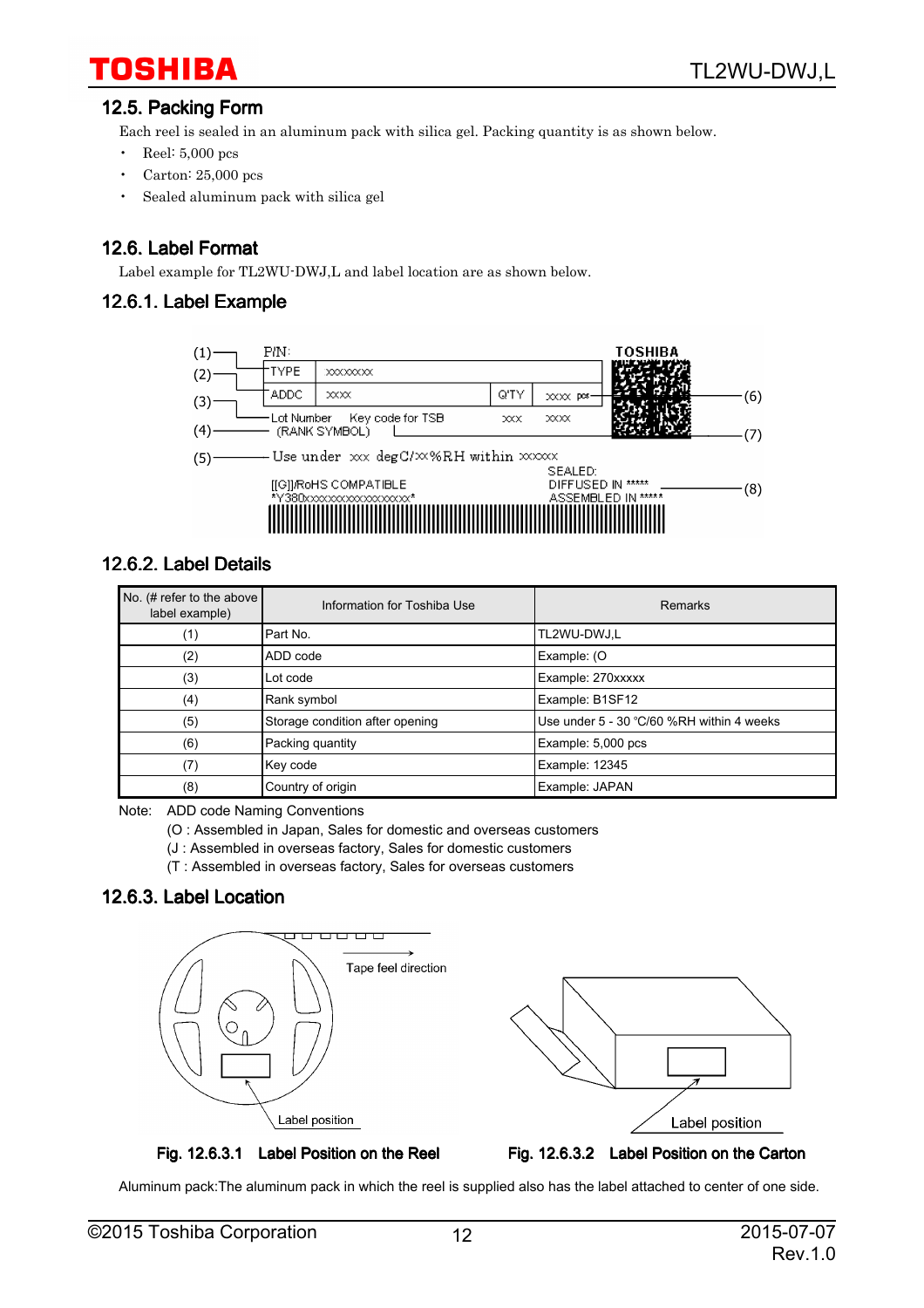

#### 13. Internal Circuit



# Package Dimensions

Unit: mm



Weight: 0.00015 g (typ.)

|                         | Package Name(s) |
|-------------------------|-----------------|
| <b>ITOSHIBA: 4-1K1A</b> |                 |